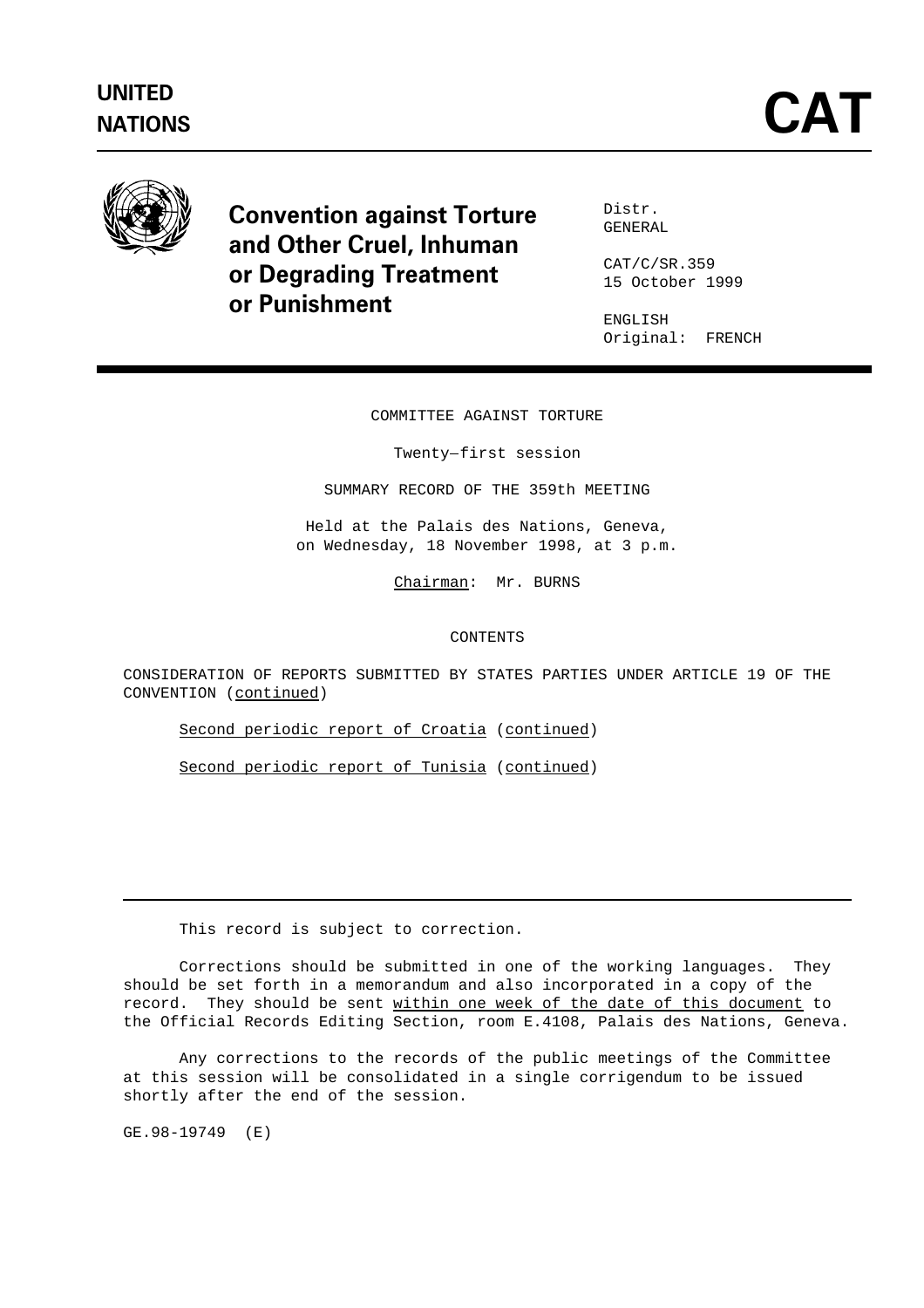# The meeting was called to order at 3.15 p.m.

CONSIDERATION OF REPORTS SUBMITTED BY STATES PARTIES UNDER ARTICLE 19 OF THE CONVENTION (agenda item 4) (continued)

Conclusions and recommendations concerning the second periodic report of Croatia (CAT/C/33/Add.4)

1. At the invitation of the Chairman, the delegation of Croatia resumed places at the Committee table.

2. The CHAIRMAN invited Mr. Silva Henriques Gaspar, rapporteur for Croatia, to read out the conclusions and recommendations adopted by the Committee concerning Croatia's report.

3. Mr. SILVA HENRIQUES GASPAR (Rapporteur for Croatia) read out, in French, the following text:

### "A. Introduction

Croatia accepted the Convention against Torture by succession and recognized the competence of the Committee to receive complaints, as provided for in articles 21 and 22 of the Convention, on 8 October 1991. Croatia has also been a party to the European Convention for the Prevention of Torture and Inhuman or Degrading Treatment or Punishment since 1997.

The Committee notes with satisfaction that the second periodic report complies with the general guidelines for periodic reports prepared by the Committee. Although it was submitted a year and a half late, the report demonstrates the State party's willingness to cooperate with the Committee in order to fulfil its obligations under the Convention.

#### B. Positive aspects

Croatia has incorporated the crime of torture and acts constituting other inhuman, cruel or degrading treatment or punishment into its internal legislation in terms which are in keeping with the provisions of articles 4 and 16 of the Convention, since they make these offences punishable by appropriate penalties which take into account their grave nature.

There have been some changes in the rules of criminal procedure, such as the introduction of the obligation to bring detainees before a judge within 24 hours so that a decision may be taken on the lawfulness of detention and the determination of the maximum time-limits for such as the Introduc<br>judge within 24 hour<br>of detention and the<br>pre-trial detention.

# C. Subjects of concern

The Committee notes that the Amnesty Act adopted in 1996 is applicable to a number of offences characterized as acts of torture or other inhuman, cruel or degrading treatment or punishment within the meaning of the Convention.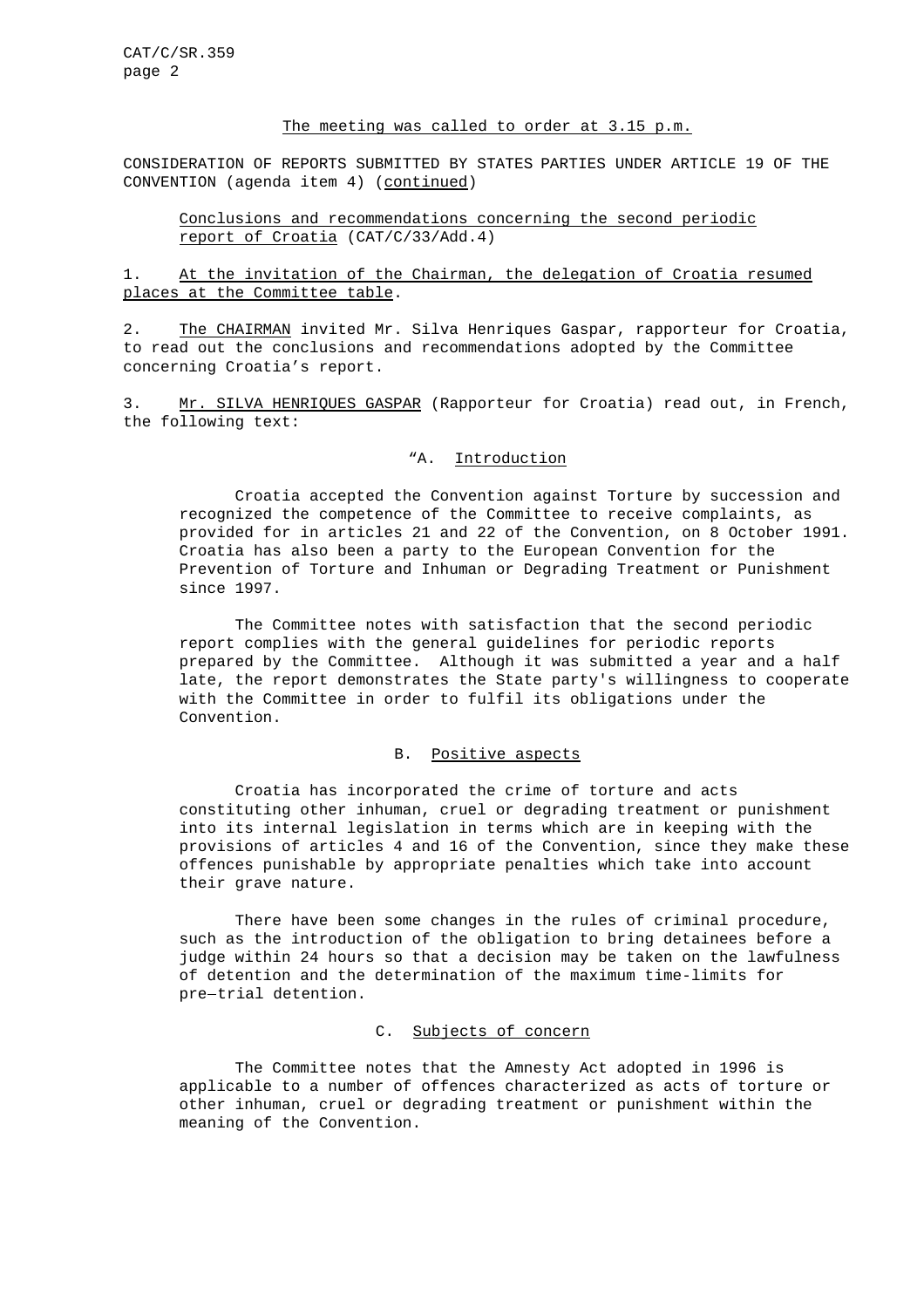The Committee is seriously concerned about allegations of ill-treatment and torture, some of which resulted in death and are attributable to law-enforcement officials, especially the police.

The Committee is concerned about the incompetence revealed in investigations of cases of serious violations of the Convention, including deaths which have not yet been explained. It is also concerned about the lack of a sufficiently detailed report, which was to be prepared on the basis of the recommendations made following the consideration of the initial report.

#### D. Recommendations

As during the consideration of the initial report, the Committee recommends that the State party should make all necessary efforts to ensure that the competent authorities immediately conduct an impartial, appropriate and full investigation whenever they have to deal with allegations of serious violations made in a credible manner by NGOs.

The Committee also recommends that, through the intermediary of the competent authorities, the State party should take account of the evidence transmitted to it by the International Criminal Tribunal for the Former Yugoslavia and some NGOs concerning violations of human rights and, in particular, cases of torture or other inhuman, cruel or degrading treatment or punishment.

The Committee recommends that constitutional complaints should be received directly by the Constitutional Court in all cases of allegations of torture or other inhuman, cruel or degrading treatment or punishment."

#### 4. The delegation of Croatia withdrew.

The meeting was suspended at 3.20 p.m. and resumed at 3.30 p.m.

Second periodic report of Tunisia (continued) (CAT/C/20/Add.7)

5. At the invitation of the Chairman, the delegation of Tunisia resumed places at the Committee table.

6. The CHAIRMAN invited the delegation of Tunisia to respond to the questions raised by members of the Committee at the previous meeting.

7. Mr. MORJANE (Tunisia) thanked the Chairman for his welcome and the members of the Committee for their kind words concerning his country's report. His delegation would try to answer the Committee's numerous, varied and precise questions as fully as possible, in the order in which they had been put.

8. Mr. LESSIR (Tunisia) said, with regard to the question why his country's report had been submitted late, that Tunisia had ratified all the international human rights treaties and attached great importance to fulfilling all its consequent obligations, including those relating to the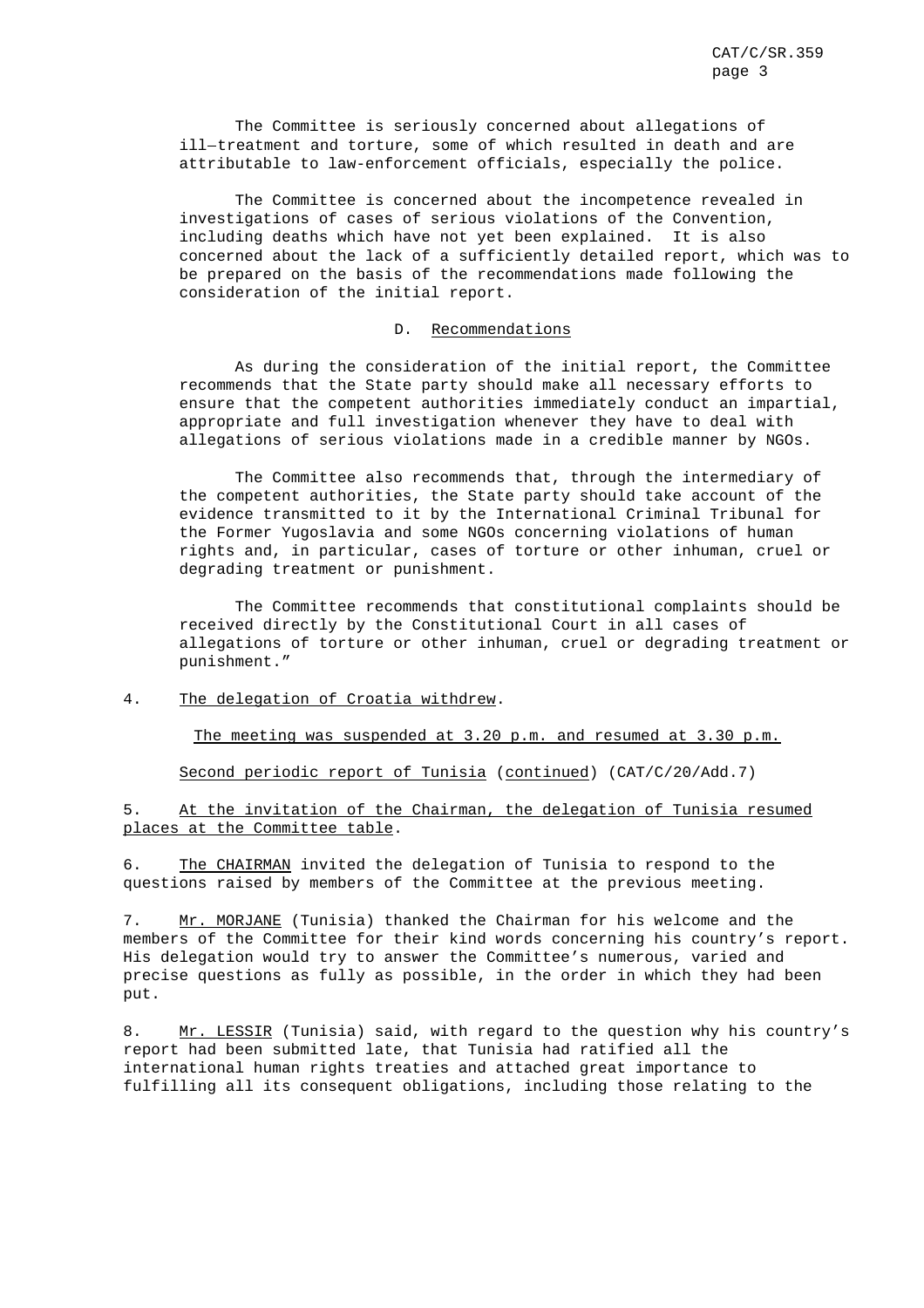CAT/C/SR.359 page 4

submission of periodic reports. Compiling those numerous reports, which was done simultaneously, was an arduous, complex and lengthy task requiring in particular extensive cooperation between several ministries.

9. Mention might be made in that regard of the independent expert's report of March 1997 to the Commission on Human Rights on enhancing the long-term effectiveness of the United Nations human rights treaty system (E/CN.4/1997/74), which had shown that many States parties' periodic reports were significantly overdue. The situation was worsening, the number of overdue reports having risen from 38 in 1993 to 67 in 1996. In citing that document, his delegation was not seeking to exonerate itself, but to demonstrate that the requirement of regularly submitting reports to several human rights monitoring bodies entailed a workload that for many States was very hard to bear. The solution might be to amend reporting procedures so that States could, for example, submit a small number of very full reports covering all or several of the treaties. That would greatly ease the burden of preparing periodic reports.

10. Mr. NAJI (Tunisia) said, with regard to the legal status of the code of conduct drawn up by the Ministry of the Interior, that police officers undertook in writing to respect human rights and freedoms and had to know all the relevant national and international human rights provisions. Those who breached the guidelines were liable to be severely disciplined. The guidelines were based on a variety of provisions of the Convention against Torture, which, like all other international instruments incorporated in Tunisian law, took precedence over the domestic legislation. They also had an educational role.

11. Regarding doctors' behaviour towards detainees in prisons, medical staff were bound, on pain of disciplinary measures and penalties, to respect the Code of Medical Ethics protecting prisoners. In addition, there were special training courses, seminars or symposia for heads of prison medical services.

12. Mr. KHEMAKHEM (Tunisia) said that there had been no written restriction on the duration of police custody until, in November 1987, article 13 of the Code of Criminal Procedure had been amended to set a limit of 4 days extensible, subject to approval by the Public Procurator, to a maximum of 10 days (CAT/C/20/Add.7, para. 23). Tunisia had instituted, and intended to pursue, a policy of gradually reducing the duration of pre-trial detention. Until 1987, a suspect could be held for two and a half years before being tried. The amendment of article 85 of the Penal Code in 1987 had cut the length of pre-trial detention to 6 months, with the possibility of extensions to 12 months for ordinary offences and 18 months for serious offences. Since 1993, the maximum duration of pre-trial detention, inclusive of extensions, had been 10 months for ordinary offences and 14 months for serious offences (ibid., paras. 27 and 29).

13. Mr. CHERIF (Tunisia) acknowledged that there was no definition of torture as such in his country's Penal Code and that the term "torture" did not appear in Tunisian law. Tunisia had, however, ratified the Convention against Torture - which, pursuant to article 32 of the Constitution, took precedence over domestic law – and it was, therefore, able in practice to apply the definition of torture contained in article 1 of the Convention.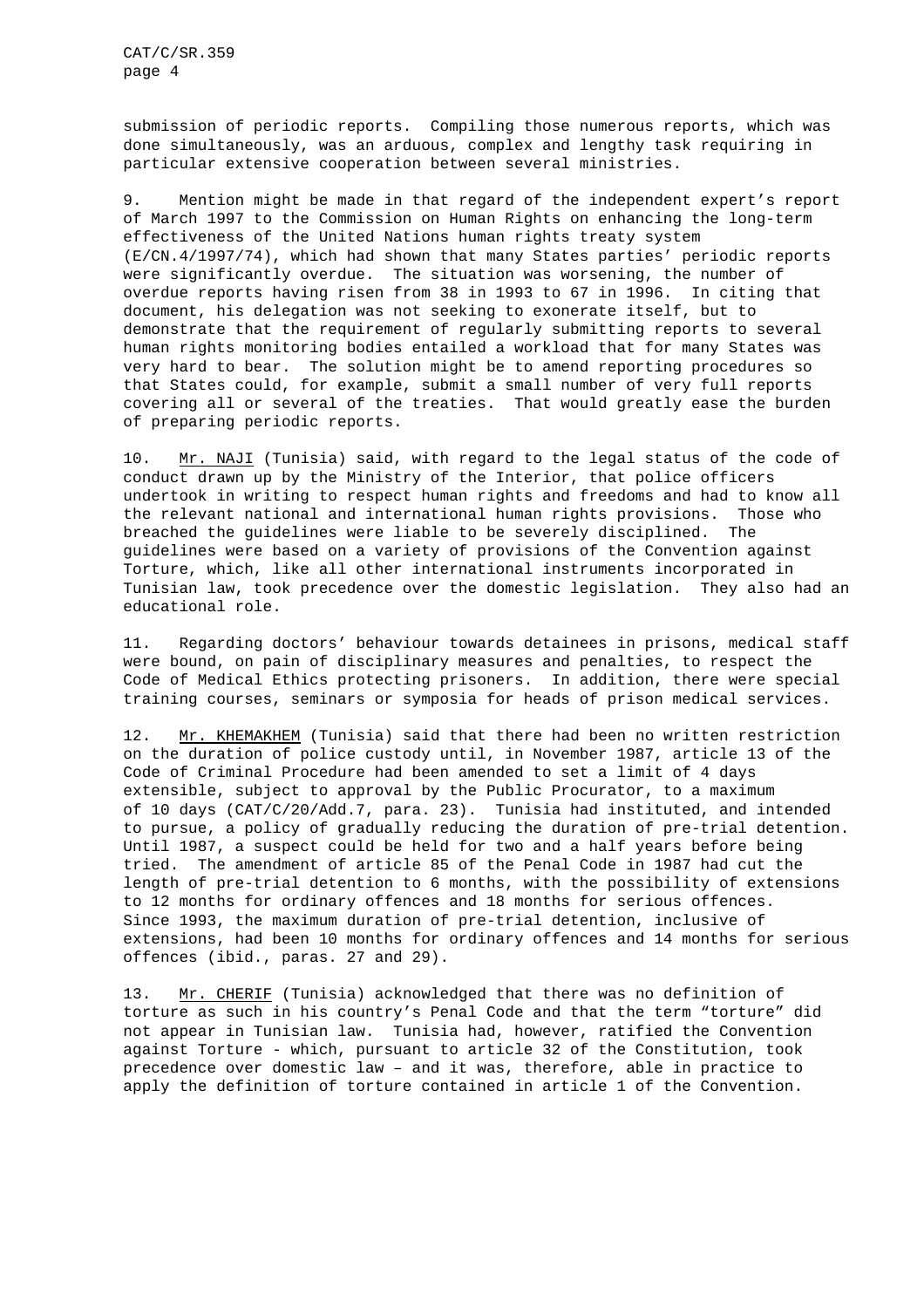14. A question had been raised concerning article 101 of the Penal Code, which provided for penalties for public officials who in, or in connection with the exercise of their duties, used violence or caused it to be used against anyone. The French text of that article, but not its Arabic counterpart, erroneously contained an expression equivalent to "without just cause". What the article actually recognized to public officials was not a right to torture, but a right of self-defence in the event of need. In any event, the problem of wording had no practical repercussions, since whenever necessary Tunisian courts based themselves on the Convention against Torture, which formed part of domestic law.

15. Mr. MORJANE (Tunisia) said that the Driss Commission had found that a total of 116 police officers had been involved in 105 cases of abuse of various kinds. Of the total, 55 had been found guilty and sentenced.

16. Mr. BEN CHEIKH (Tunisia) said that the Tunisian bar act did not permit action by a person's counsel while the client was in police custody. Other than before certain administrative or judicial authorities, suspects in police custody could not be represented by a lawyer until they had been indicted. Thereafter the lawyer could defend them during the investigation and the trial. The lawyer's rights of defence and action were safeguarded by law. Once the case file had been submitted to the public prosecutor's office, the accused could appoint one or more lawyers for his defence and was entitled to refuse to answer questions unless they were present. In criminal cases, representation by counsel was mandatory and the court would therefore appoint a lawyer if the accused did not.

17. Mr. KHEMAKHEM (Tunisia) said that, while no law expressly required the declaration of the identity of the person making an arrest, the identity of the official who ordered an arrest must be clearly stated in the record of the preliminary investigation; that was a requirement of articles 13 bis and 155 of the Code of Criminal Procedure, which had to be strictly adhered to. The judge therefore knew, as he must, who the official in question was.

18. Mr. CHERIF (Tunisia) said that, except as otherwise provided by international conventions, and in particular the Convention against Torture, extradition was governed by chapter 8 of the Code of Criminal Procedure. The Convention stipulated that offenders could not be extradited to their home countries if they were in danger of being tortured there, and Tunisian courts refused extradition in such cases. Extradition was also refused when it was sought for political offences. Extradition requests were heard by the Indictment Division of the Tunis Court of Appeal. That reliance on a body in the capital was not intended to cause problems for aliens, but, on the contrary, to simplify matters, since extradition decisions were taken in conjunction with the Ministries of Foreign Affairs and of Justice, which were in Tunis. The body which sat on extradition requests comprised the President of the Indictment Division and two appeal court judges.

19. Mr. KHEMAKHEM (Tunisia), observing that a member of the Committee had described the penalties laid down for minor and serious violence as disproportionate, said that the rules in question involved no real contradiction. The Penal Code (art. 319 and arts. 218 et seq.) recognized three levels of violence depending on the injury caused. The penalty was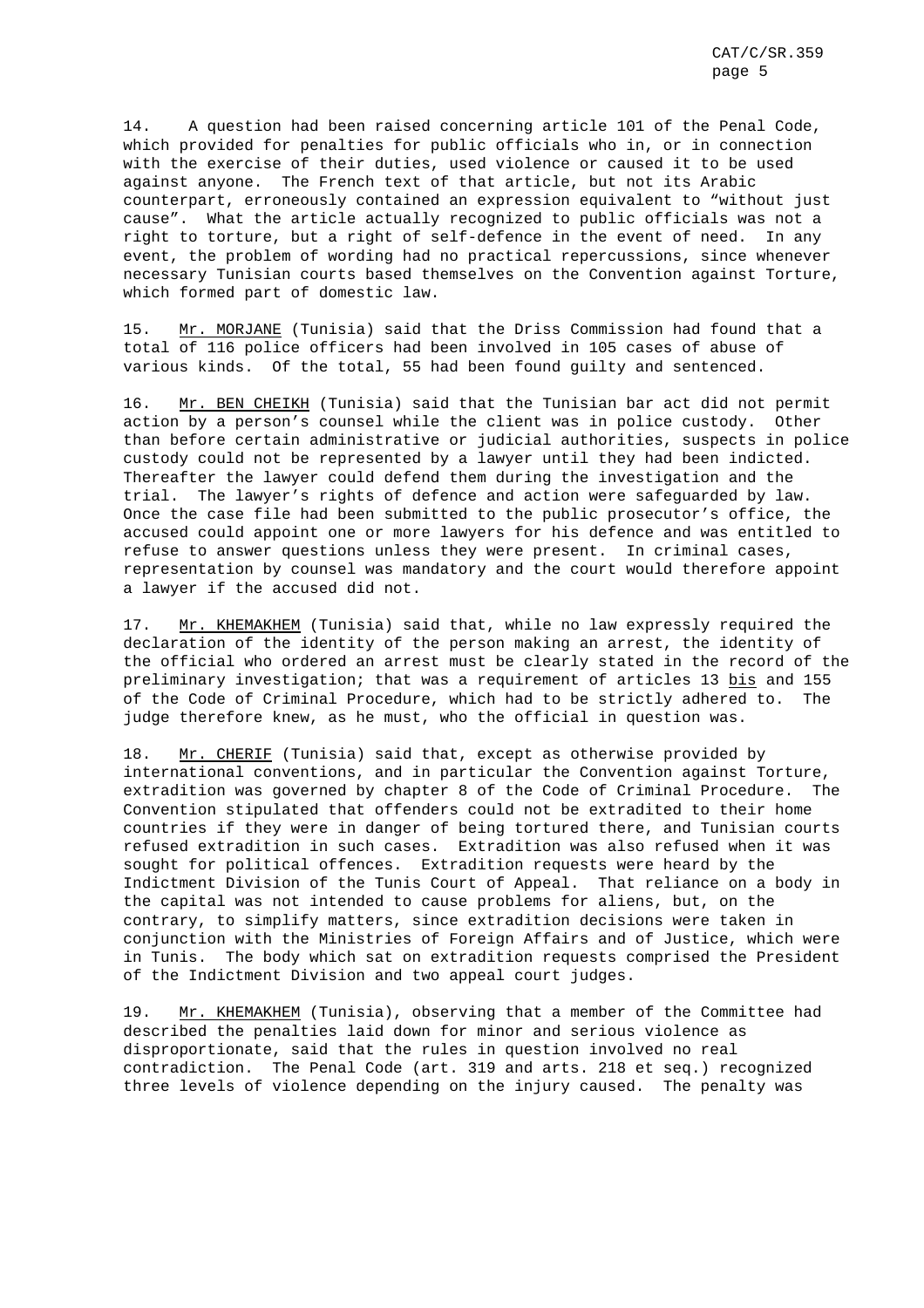proportional to the offence, varying, for example, according to whether the victim had been incapacitated for a week or more, there had been premeditation or the violence had been directed against a relative or had caused death.

20. Mr. BEN CHEIKH (Tunisia) said, on the question whether the Tunisian authorities informed the authorities of other countries when their nationals were facing extradition, that the international and/or bilateral conventions and agreements that Tunisia had ratified made it obligatory to inform the State concerned in such circumstances. The responsibility for providing the information lay with the Criminal Affairs Department of the Ministry of Justice; it notified the other State, through the Ministry of Foreign Affairs, of the offence committed by its national and of the action to be taken against the offender. Likewise, diplomatic missions were kept informed of the arrest of their nationals and of the proceedings against them. Judicial cooperation with other States was, by and large, excellent.

21. Mr. CHERIF (Tunisia) said, with regard to the guarantees of fair treatment available to prisoners released after serving a sentence, that Tunisian law, which was consistent in that respect with the human rights treaties that his country had ratified, especially the International Covenant on Civil and Political Rights, guaranteed a convicted person equality before the courts with all other citizens. Even when serving a sentence, an offender could be paroled, amnestied or granted a partial or full pardon. All convictions were, of course, entered in the judicial record. Since November 1993, however, offenders who had not again broken the law automatically had all their civil rights restored on completion of their sentence; they did not have to petition for that, and their criminal record was expunged. Tunisia prided itself on being one of the few countries in the world to have such a rule.

22. Mr. NAJI (Tunisia) confirmed that the Basic Principles on the Role of Lawyers contained in the guide referred to in paragraph 80 of the report were the principles adopted by the Eighth United Nations Congress on the Prevention of Crime and the Treatment of Offenders and that they were observed and applied in Tunisia. Law-enforcement personnel, especially prison officers, were in constant contact with lawyers and it had been deemed necessary to acquaint them with the guarantees available to lawyers so that they did not display towards such persons attitudes contrary to human rights. The guide supplemented penal establishments' usual regulations.

23. Mr. MORJANE (Tunisia) added that the text of the Principles, which could be very useful for all law-enforcement officials, had been distributed to police schools and the national guard. It had not been translated into Arabic. It would also be used by the relevant departments of the Ministry of the Interior.

24. Mr. KHEMAKHEM (Tunisia) said, with reference to the non-inclusion in the code of conduct distributed to the police of the Basic Principles on the Independence of the Judiciary and the Guidelines on the Role of Prosecutors, that there were in Tunisia numerous channels whereby international instruments could be disseminated. In 1993, a new organ, the Centre for Legal and Judicial Studies, had been established within the Ministry of the Interior. It carried out a wide range of studies and research and helped to bring new international standards to the attention of law-enforcement officials, lawyers, jurists and other people working in the field of law. A work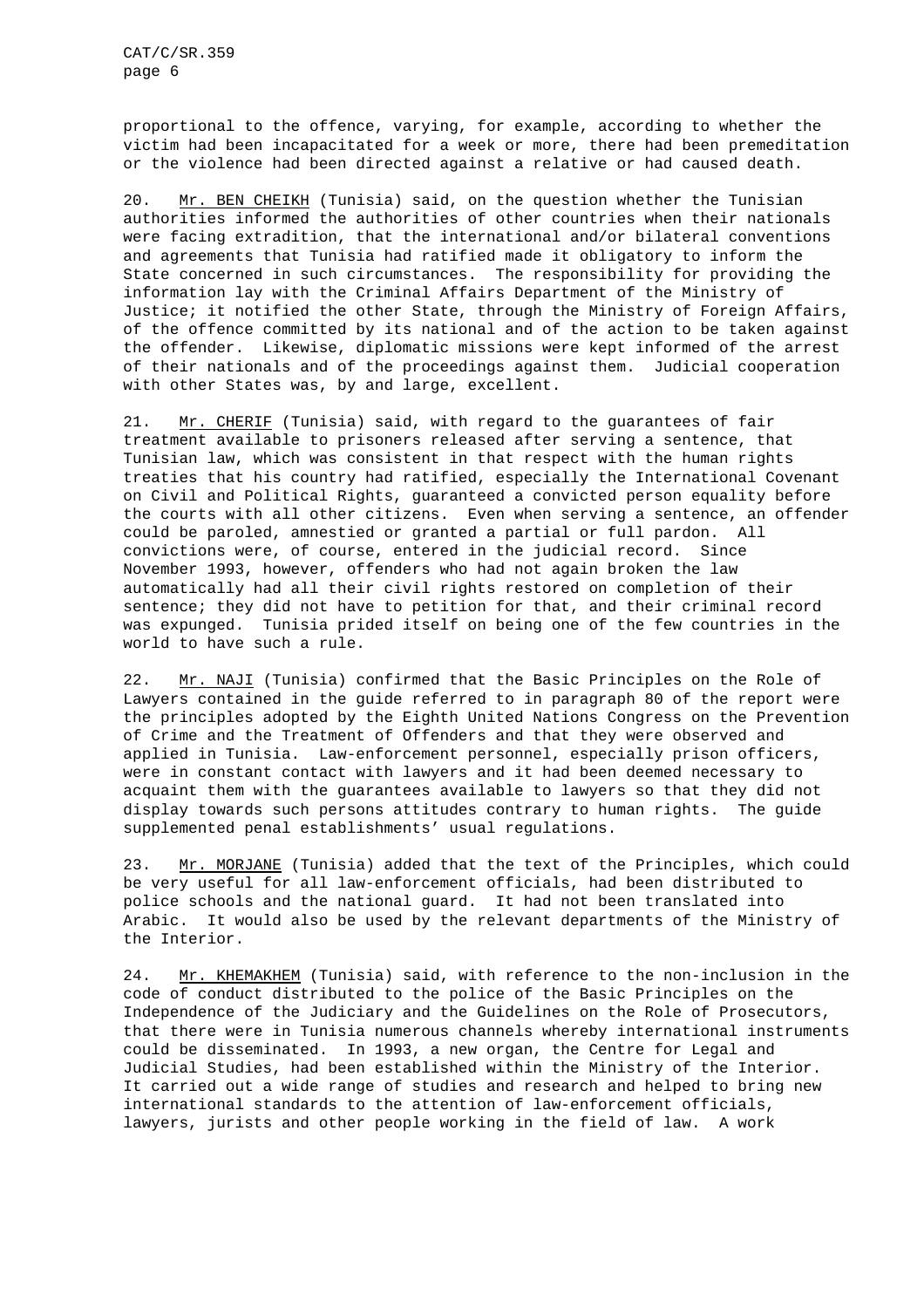entitled "Justice in Tunisia" described a variety of international human rights instruments, including the United Nations rules for crime prevention and the treatment of prisoners, the Universal Declaration of Human Rights, the International Covenant on Civil and Political Rights, the Basic Principles on the Independence of the Judiciary, the Guidelines on the Role of Prosecutors and the Basic Principles on the Role of Lawyers. A new culture of justice and law was emerging in Tunisia. All categories of judicial officer had gradually to become accustomed to applying international instruments and United Nations standards that were new for Tunisia, including instruments such as the Convention against Torture, which, as had been said, were now law. Intensive efforts were being made to propagate the new culture and to apply the international rules. That was something really new for Tunisia.

25. The Centre for Legal and Judicial Studies intended to publish for the fiftieth anniversary of the Universal Declaration of Human Rights a compendium of articles on human rights and international standards and instruments. The Committee's wishes would be taken into account in compiling it.

26. The Committee had expressed concern at the duration of police custody and the hope that, in its efforts to promote human rights, the Government would reduce it. The Tunisian authorities would be informed of that hope. It should be borne in mind that it was a feature of the Government's policy of gradual improvement to avoid sudden changes that society would have trouble in absorbing. Four days was, indeed, quite a long period, especially given the possibility of extension, but it should be seen as a stage in a lengthy process.

27. The question had been asked when law-enforcement officials had to notify the judicial authorities that a person had been taken into police custody. It was true that there was no rule about that in the Code of Criminal Procedure. However, the officials in question worked closely with the Public Prosecutor, who had, by law, to be informed immediately of any offence and of the attendant circumstances and could not, therefore, be unaware of any instance of police custody.

28. Mr. MORJANE (Tunisia) announced that Mr. Ben Cheikh would attempt to answer a question that had been raised about a report by the International Federation of Human Rights (FIDH), although his delegation had obviously not had time to study that document.

29. Mr. BEN CHEIKH (Tunisia) said that the commissions rogatory mentioned in the FIDH report were issued to law-enforcement officials by the examining judge when the latter was not personally able to question the suspect. The procedure was laid down in detail in the Penal Code: each law-enforcement official concerned was assigned a specific task and the examining judge continuously monitored performance so that there could be no question of a law-enforcement official exceeding his authority.

30. Mr. NAJI (Tunisia) said with regard to medical examination of detainees that article 13 bis of the Code of Criminal Procedure provided that such examination must be made when requested by a detainee or one of his relatives. The request could be made at any time and must be entered in the record.

31. The Code of Criminal Procedure said nothing about procedure for selecting the doctor, thereby implying that the requesters could suggest a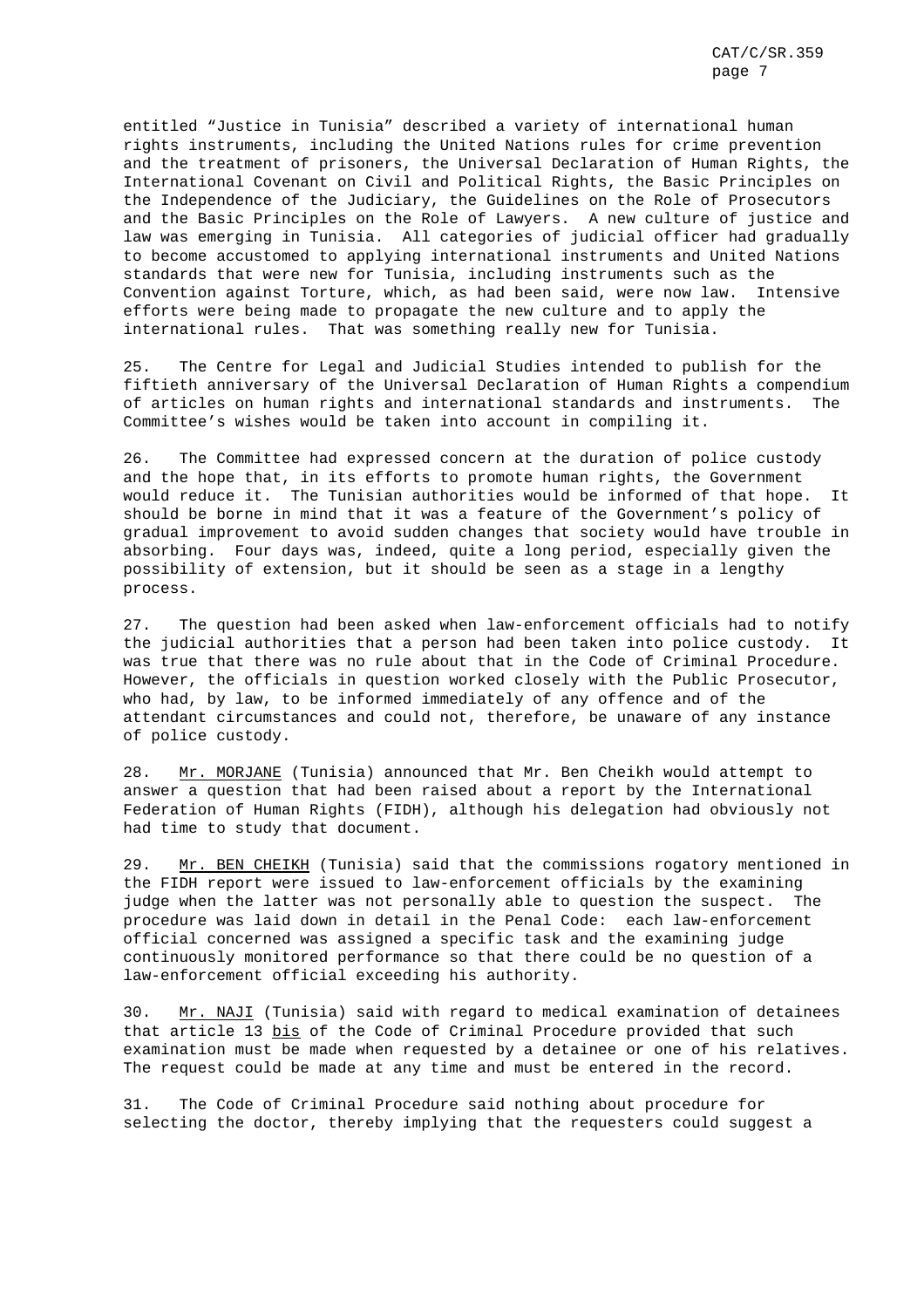doctor of their own choosing, in which event they would be liable for the costs incurred. Should they not suggest anyone, the authorities could select a hospital doctor.

32. Mr. CHERIF (Tunisia) pointed out that the making of a medical examination was not automatic, but contingent on a request. If such a request was refused, the detainee could, on the evidence of the record, bring an action against the official responsible for that breach of his rights, who would then be liable to disciplinary penalties and prosecution. Failure to enter a request in the record rendered the latter invalid and precluded its use in the proceedings, for the Penal Code provided that any document not drawn up according to the rules of procedure and law was void. In the past many records had in fact been declared void on the ground of unlawful preparation. In the final analysis, however, the best way of ensuring observance of the rights of detainees and of citizens in general was to propagate a culture of human rights among public servants; that was a lengthy task.

33. Mr. KHEMAKHEM (Tunisia) said that it was by mistake that the Public Prosecutor had been omitted from the list in paragraph 117 of the report of bodies responsible for the investigations referred to in article 12 of the Convention: article 10 of the Code of Criminal Procedure provided that in criminal cases protection was afforded under the authority of the boaies responsible for the investigations referred to in article 12 of<br>Convention: article 10 of the Code of Criminal Procedure provided that<br>criminal cases protection was afforded under the authority of the<br>advocates-gene deputies, cantonal judges, police superintendents, police officers and official cases protection was allorded under the authority of the<br>advocates-general in each court of appeal, public prosecutors and their<br>deputies, cantonal judges, police superintendents, police officers and<br>officers-in-c officials. It was worth dwelling on public prosecutors' supervisory role. The Code of Criminal Procedure dealt with its purely legal aspects. It was public prosecutors who, in particular, gave written permission for the extension of police custody; if a law-enforcement official extended such custody without notifying a prosecutor, the latter could institute criminal proceedings against him for abusive restraint. Similarly, if an examining magistrate extended pre-trial detention without a prosecutor's approval, the latter could contest his decision. In addition to authorizing such pre-trial supervision of compliance with the law the Code of Criminal Procedure entitled prosecutors to monitor the conduct of proceedings and to appeal to higher courts after them. As Tunisia did not have officials specially designated to oversee the application of sentences, it was in practice public prosecutors who fulfilled that function. Application of sentences was another area where the Government was pursuing a gradual approach. In December 1995 it had appointed officials to oversee the application of sentences against young offenders. Provision had recently been made for alternative penalties in certain cases, and other, similar measures might follow.

34. Mr. MORJANE (Tunisia) said, with reference to the request made in connection with article 12 of the Convention for statistics relating to the abuses mentioned in paragraph 120 of the report (CAT/C/20/Add.7), that his delegation had been unable to obtain figures concerning disciplinary measures. Regarding criminal penalties, a publication of the Committee on Human Rights and Fundamental Freedoms showed that prosecutions of police or national guard officers between 1 January 1998 and 31 March 1995 had numbered 305, including 277 for misfeasance, and that the penalties imposed had ranged from fines to several years' imprisonment. By category, the offences had included: use of violence to obtain confessions (5 cases); unjustified use of violence in the discharge of official functions  $(127)$ ; physical or verbal abuse  $(74)$ ;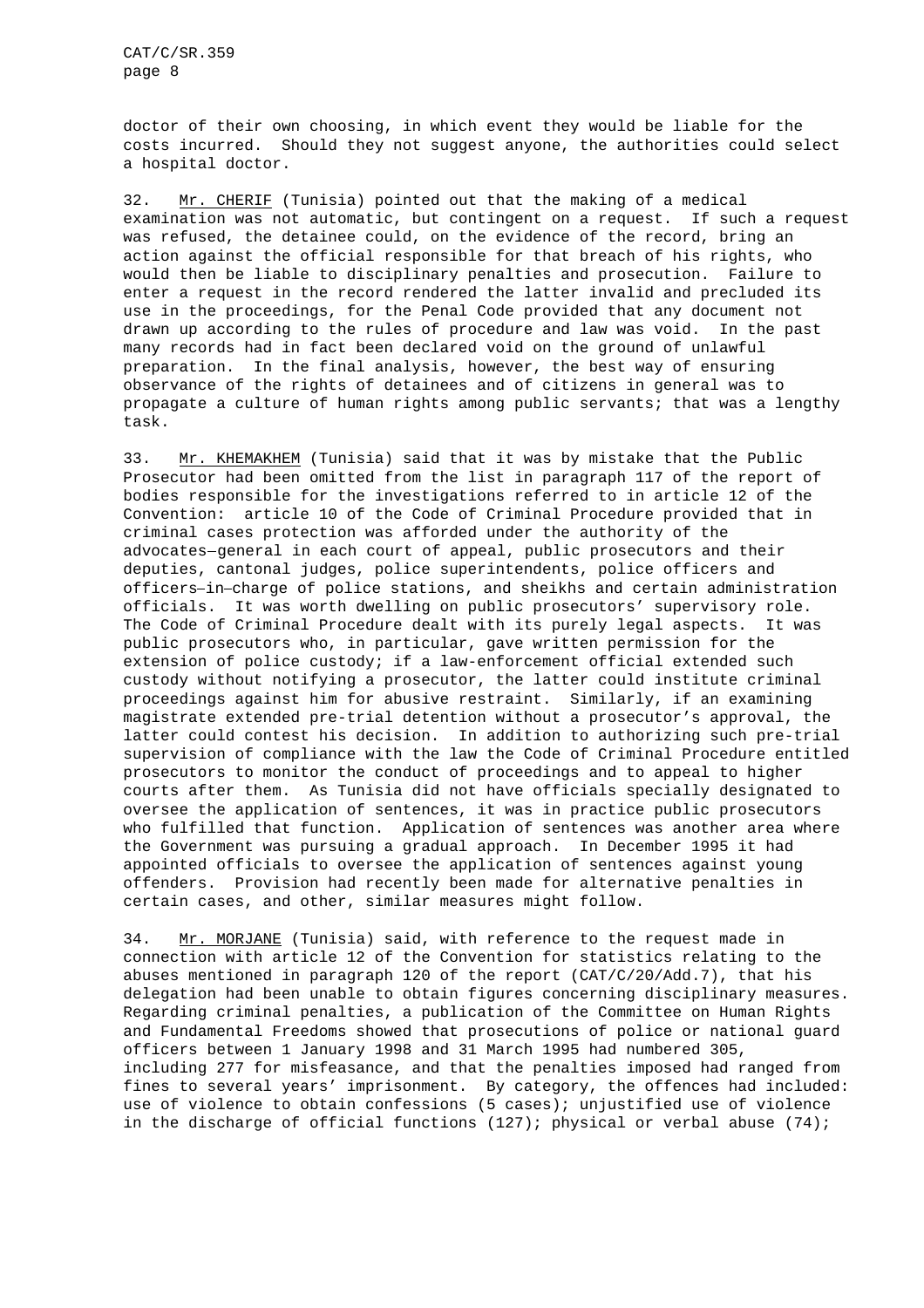infringement of personal freedom and violation of domicile (7); other forms of abuse of authority (62). The number of such cases had diminished: in 1994, there had been only 38 of them.

35. Mr. CHERIF (Tunisia) said, with regard to the question concerning paragraphs 132-135 of the report whether the liability for inadmissibility had not deterred potential plaintiffs from bringing actions, that individuals could bring criminal identification proceedings in two ways: jointly with the office of the public prosecutor if that official felt the matter warranted action, or personally if certain legal conditions were met. The action could be declared inadmissible on procedural grounds if the plaintiff did not meet those conditions or inadmissible on grounds of substance. If the action was dismissed, the plaintiff could be held to account: if only in order to discourage the filing of frivolous complaints, anyone unjustifiably bringing such an action was liable under article 46 of the Code of Criminal Procedure to a fine of 50 dinars, without prejudice to criminal prosecution for false accusation. The law thus had a twofold aim: to protect plaintiffs and to prevent excesses.

36. Mr. BEN CHEIKH (Tunisia) confirmed that extorted confessions were invalid in Tunisian law and read out in that connection articles 172 and 174 of the Penal Code, which provided that evidence must be set aside if obtained by improper means and that persons employing such means were liable to prosecution. There were extensive safeguards for persons who had made a confession under duress, inasmuch as they could retract it either during the pre-trial proceedings or during the trial, as they wished. Nor did judges arrive at verdicts on the basis of the records alone; even if the records contained a confession, it had to be backed up by other evidence, and it was in any event the judge's personal opinion as to culpability which prevailed (Code of Criminal Procedure, arts. 150, 152 and 154).

37. Mr. MORJANE (Tunisia) said, with reference to two cases mentioned by members of the Committee, that Mr. Keila had been convicted of an offence under the ordinary law, and more precisely for having issued defamatory utterances against his country and urged fellow citizens to disobey the authorities. During his detention, he had been visited by the Chairman of the Higher Committee on Human Rights and Fundamental Freedoms. Far from complaining about the treatment he had received in prison, he had thanked the authorities for the quality of the medical care extended to him. Only two of his requests had been refused: to be able to meet his wife without being behind bars and to have different cutlery at meal times. The delegation was still awaiting some information regarding Mr. Jellouli, but would report to the Committee on his case as soon as it arrived.

38. Mr. CHERIF (Tunisia) said that court judgements were sometimes published for what might be called "technical" reasons, in the sense that the Centre for Legal and Judicial Studies checked that they were correct with a view to their subsequent use as jurisprudence, and sometimes as an additional sanction, as was permitted by the Penal Code. In the latter case, publication was subject to judicial approval and disclosure of the offender's name was exceptional. More than 90 per cent of trials were public, but in divorce cases, for example, some hearings could be held in camera for reasons of confidentiality. In addition, juvenile offenders were, in their own interest, tried in camera. All persons suspected of torture were, of course, tried in open court in order to bring home to the public the seriousness of their offence.